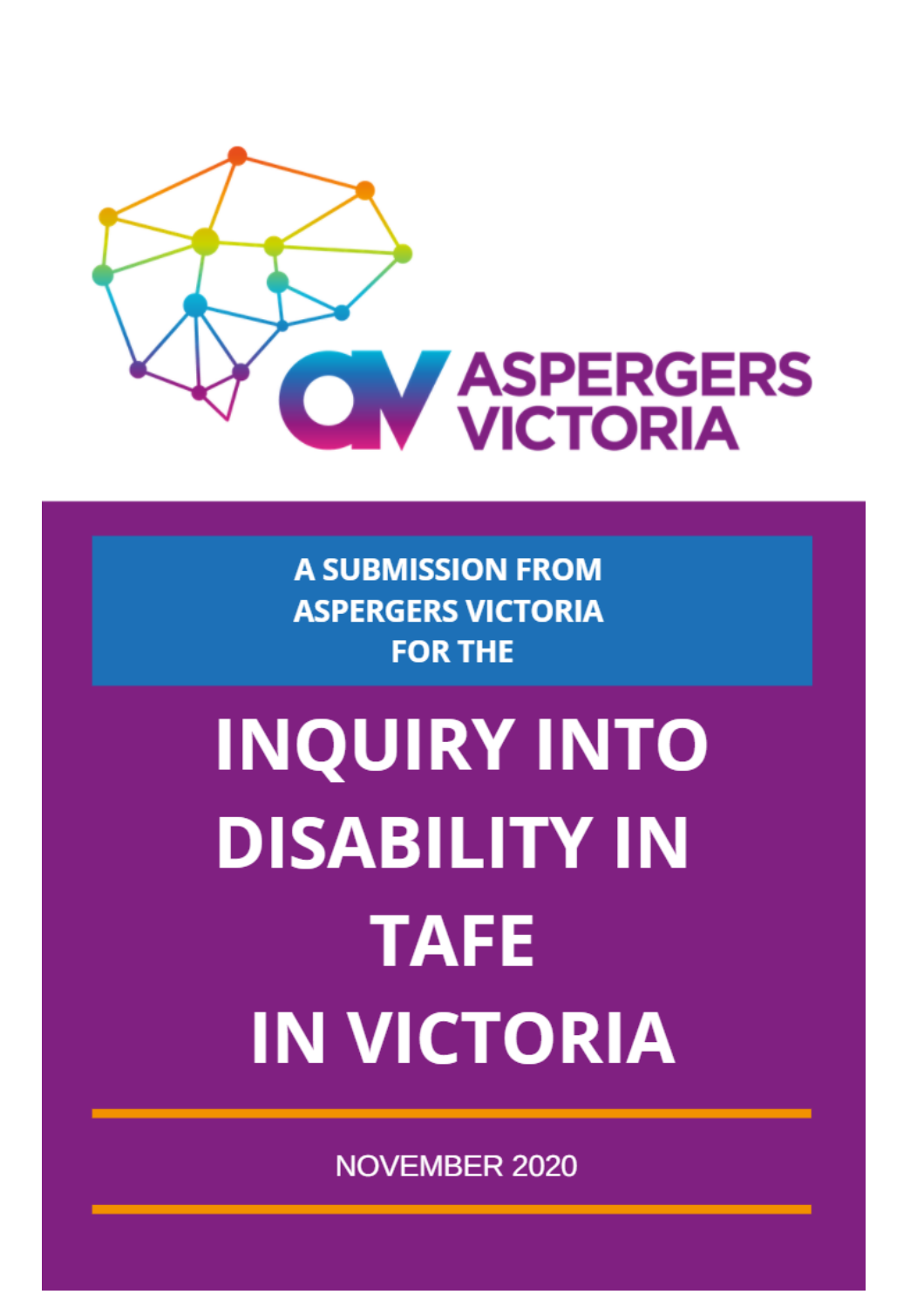

# INQUIRY INTO DISABILITY IN TAFE VICTORIA SUBMISSION NOVEMBER 2020

For almost 30 years, Aspergers Victoria Incorporated (AV) has provided lived experience community support to Aspergers Autistics and their families in Victoria and across Australia. We focus on creating an inclusive and empowering community for all our Aspergers stakeholders whatever the age or gender through a strengths-building approach.

We are the only non-profit / for purpose organisation dedicated to supporting the estimated 30,000 Victorians with neurology that our community still prefer to call 'Aspergers' (currently), as well as their parents/carers/families and professionals who support them. Our primary goal is empowerment and building a strengths mindset in our community. Our organisation started in 1991 before Aspergers was a diagnosis with the objective of supporting students who were having difficulty with the school system as well as finding and keeping friends. All our volunteers and staff have lived experience of Aspergers and 50% of our staff are autistic.

Australia has no other specialist, Aspergers autistic organisation with specifically designed programs through the voices of our lived experience community to support our Aspergers to flourish.

- 1. Peer groups: for over 29 years we have been providing specialist autistic peer meet-ups to catch up with peers who 'get them', shar stories and experiences and learn about themselves. These are currently for Teens, young adults, adults, parents/carers and partners as well as jobseekers. During COVID especially our groups have expanded using the online format and are now nationwide. Our peer groups provide preventative mental health supports in our community in a unique way.
- 2. Workshops to build autistic strengths, self-awareness and capabilities
- 3. Advocacy supports: with Schools, Tertiary providers, empowerment services and employers as well as government submissions
- 4. Help team with information portal to provide dedicated Aspergers autistics information
- 5. Workshops to train teachers and employers about specific Aspergers autistics student needs
- 6. Our AV Work Experience program is for tertiary school students. Preparation for work for Aspergers needs to begin as early as late primary school. If education was made more relevant for the current job market and includes communication and social skills supports, enterprise building focus with a work readiness focus for Aspergers earlier in the current education and the DET support systems. Here we would like to work more with TAFE career counsellors to ensure our Aspergers stay engaged at school by realising their career plans. Also, by ensuring their career assessments are suitable for their neurology and communicated to them in the right approach.

To gather community information for this submission we have:

- joined with Amaze and other autistic organisations to gather direct survey data from our community
- surveyed our social media groups
- held face to face zoom meetings with our Members with questions about their experience and with our young autistic student advocacy group
- met with several TAFE teachers who have autistic student (diagnosed & undiagnosed) in their classrooms
- held informal discussions with staff managing disability services at several TAFEs

We have compiled 29 Recommendation outlined for your consideration below.

#### OUR STUDENTS

Aspergers is now known as part of Autism Spectrum Disorder or some now come under Social Communication Disorder under the DSM5, and appears in the ICD-11, with many of our community preferring the 'Aspergers' term and association. Generally, many say they find the broader community have a better understanding of Aspergers as a term and how this implies their capabilities and needs. (However, we continue to check our community views on our organisation name and this may evolve with our community views.)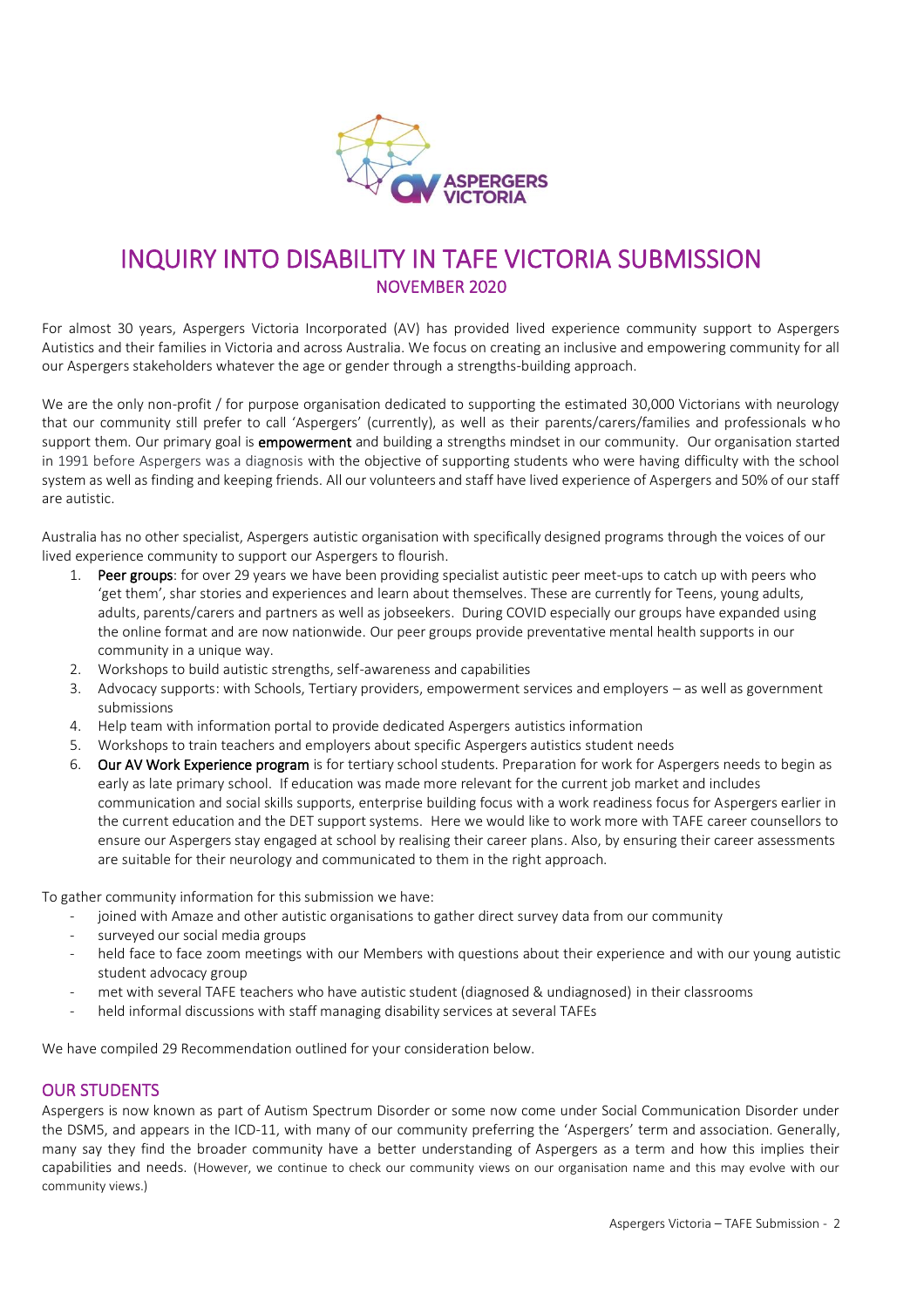Aspergers autistics have an average or above IQ, specialised knowledge, and often extraordinary creative talent, focus and productivity. We do not have an intellectual disability and are cognitively capable. Our minds create a mainly hidden or quirky difference so people misunderstand and misjudge us and our behaviours. Our niche autistic cohort are intelligent and capable and if given the right supports and the right environment for our individual needs we can manage school and employment and thrive. We are highly productive, loyal, creative, innovative, analytical-driven, specialist thinkers with phenomenal attention to detail

Within the autistic spectrum our Aspergers have unique strengths and challenges in particular we often appear capable but we have hidden needs and often mask our challenges including executive function and social communication understanding until we become overwhelmed – and our lives fall about through anxiety and meltdowns. This is across all Aspergers gender-types.

The TAFE system has been estimated to have 35% of students who are autistic. This has grown significantly in the last 5 years with our students struggling with mainstream approaches to education as well as free TAFE offers – and Disability Employment Services (DES) providers recommending the TAFE option. Many ASD-1 are facing barriers to inclusion in normal life of school, and then also work. Those who have not had the right supports in life develop higher anxiety and are often traumatised, and co-morbid mental health issues.

Many Aspergers autistic students have key strengths and capabilities often beyond their years, also have a wide and differing range of individual and often hidden challenges with:

- social communication: including knowing when, who to and how-to self-advocate for support needs. Some also take a literal interpretation of words
- visual and auditory processing challenges: many are visual or auditory learners that need visual images and clear concise wording or clearly spoken teaching
- executive function: organisation issues including planning their study or managing timetables, time management, needing information to be chunked by teachers and repeated to absorb
- fear of failure and perfectionist tendencies
- working in larger teams
- unpredicted or unexplained changes (eg COVID)
- high stress
- sensory challenges and overwhelm in many environments that are all communicated through behaviour or withdrawal so are often misunderstood by others or seen as non-compliance, which limits our successful study, completion of tertiary study and employment.

Our autistic students we spoke to discussed their anxiety and overwhelm in the TAFE environment which reduces their ability to absorb and process information. It also impacts their ability to interact and grow social connections – or ask teachers to clarify. Their self advocacy can be compromised.

We call this our "spiky talent". Without suitable inclusive supports, system adaptations, acceptance and reasonable accommodations, we often experience anxiety, isolation, bullying and trauma which research has proven leads onto chronic unemployment, anxiety and other mental health issues and social and economic isolation. Many teaching staff see the behaviour and not the stress and emotions or sensory overwhelm behind the behaviours.

TAFE involves learning in a socially demanding and highly sensory environment with organisational demands to process. Our intelligent students face their biggest challenges in this social environment without supports that adapt to their learning and inclusion. Our students do not have what the DET system classifies as a "language deficit", though our autistic students' literal interpretation and communication deficits impact their ability to learn and be included in the current school approaches.

#### Our key community themes for Aspergers autistic at TAFE are:

- Minimal understanding or accommodations in TAFE system for neurodiverse autistics learning needs
- Lack of support and adjustment starting at the registration/ enrolment process and right through the TAFE system
- Overwhelming sensory environments with no provision for quiet spaces or calm areas
- Lack of teacher understanding in our tertiary education community. This results in teachers trying to educate in ways that do not suit autistic learning needs, despite their Universal Design training
- Lack of training of teaching staff in how to specifically support autistics, including understanding basic learning and communication differences as well as sensory needs. There is no requirement for teacher PD training in autism
- The curriculum and its design fails to meet our autistics learning needs which includes chunking of information and checking understanding before moving forward, as well as using lengthy verbal explanations. Often this comes back to a lack of teacher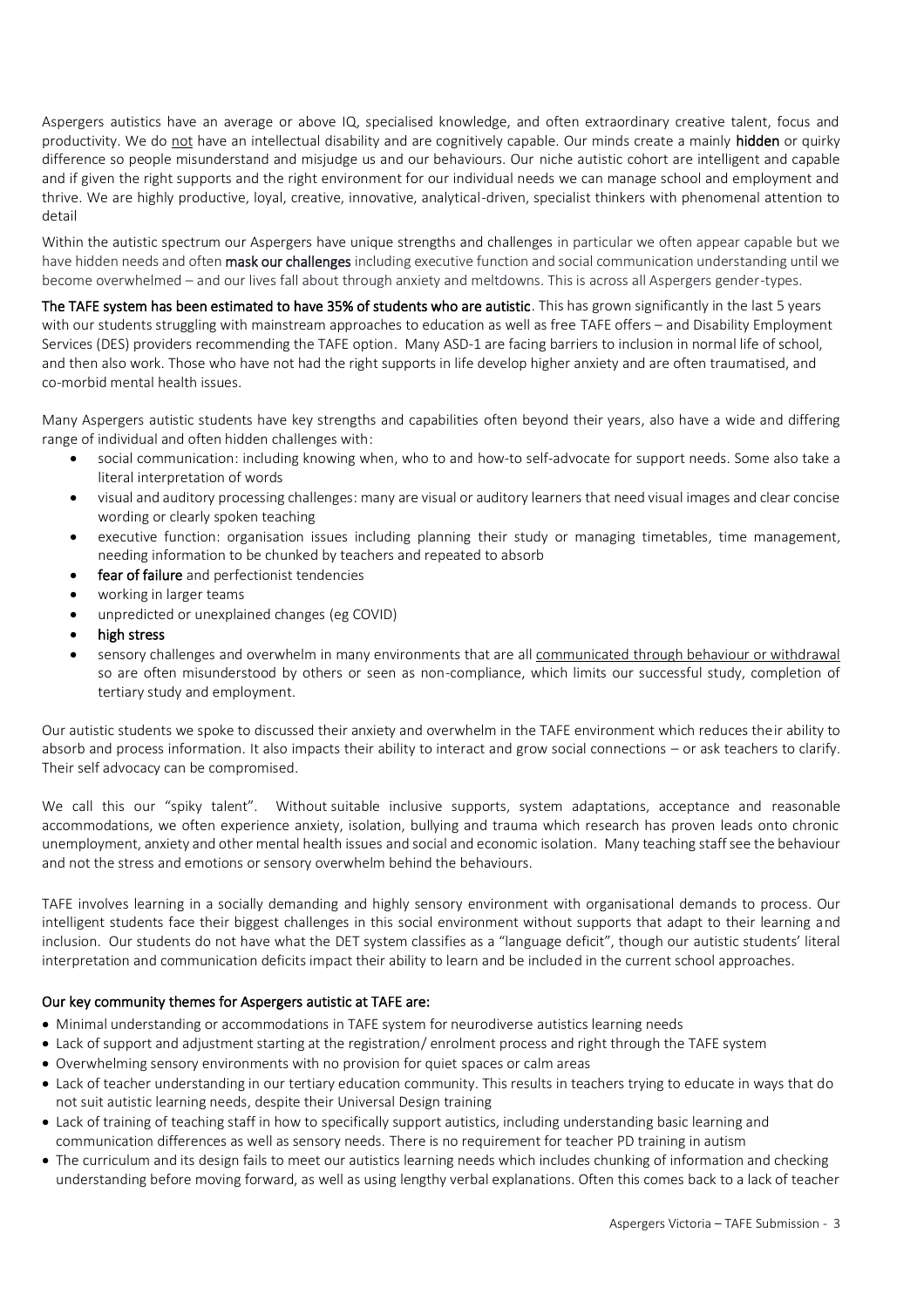understanding and specific autism teaching training. However, we have been told and other Inquiry submissions confirm the education resources provided to TAFE teachers to teach the curriculum require major adaptation for teaching autistics which many teachers lack the time or understanding to provide – including lack of visual supports, subtitles in videos and more.

- Lack of funding for wellbeing/disability support centres: in the past they have had funding and prior to 2011 provided excellent supports
- Lack of transition supports from schools into TAFE Victoria or any tertiary education
- No handover of learning needs information from schools to TAFE (unless a proactive parent gets involved)
- No sensory friendly Orientation Programs suited to neurodiverse needs
- Lack of support through enrolment process which is confusing and not user friendly even for less challenged students. There are no visual explanations or outlines on the TAFE enrolment forms about what happens if they tick the box "requiring supports"
- Lack of sufficient explanation & encouragement or assurance of support if a student discloses creating a lack of trust to disclose
- Even if student discloses a lack of flow through of this information to ensure support requirements by teaching staff and disability services
- Autistic students are required to advocate each and every time they require reasonable adjustments when that is a key challenge verbalising their needs
- High tertiary drop-out rate: often due to:
	- o lack of suitable explanation of course requirements to the autistic
	- o lack of student awareness of support available to them or these TAFE processes are unsuitable to their needs
	- o inability to access required supports or adjustments: often realising too late they will fail and could have accessed supports
	- o inability to manage the TAFE curriculum without the required reasonable learning adjustments
	- o lack of adjusted or clear communication in ways autistics understand
	- o lack of social supports or support with building social connections across TAFE
	- o change of course, teacher or aides without explanation or notification to the student. Autistics find it difficult to adapt to unexplained or unpredictable change and adds to stress and anxiety
	- o disability support unit not realising they require support until they are failing and often beyond help this leads to the trauma of failing and dropping out feeling incapable
	- o high anxiety due to issues with our communication needs, executive function challenges, lack of others' understanding of our student needs and lack of suitable simple supports.
- TAFE can be a high stress environment especially large groups of people and noisy/smelly/crowded environments with harsh lighting that flickers or too many people speaking which leads to:
	- o reduction in our student's ability to listen, process and absorb or engage
	- o reduced ability to process social cues: leading to misunderstanding & bullying
	- o impacts on our executive functioning which leads to a lack of organisation and lack of delivery
	- o stress behaviours
	- o miss out on social opportunities that promote inclusion as well as Orientation activities that grow course understanding

DO NOT HOMOGENISE AUTISM: The famous quote from Stephen Shore, a late diagnosed autistic researcher and advocate is*: "If*  you meet one person with Autism you have met one person with Autism." Our education approach needs to recognise we are a diverse and heterogeneous autistic community which requires a variety of supports and organisations around them. One approach cannot cover the diverse needs. In education the curriculum is often not suitably engaging for our capable autistics who often think outside the box or process things quicker or slower.

The subjects are often not made relevant to our students and adapted to what they want to learn. They often have a generalised knowledge beyond the average student – or have a spikey profile where they excel in some subjects with no motivation or engagement in others which can mystify a teacher or school.

#### Accommodations that benefit Aspergers autistics learning generally benefit ALL students.

The Issues our Survey, focus groups and one on one discussions confirmed the findings of the 2012 "Supporting transition to and participation in tertiary education for students with an Autism Spectrum Disorder" (DHS study) mentioned in the OTARC submission to this Inquiry which provided the below visual.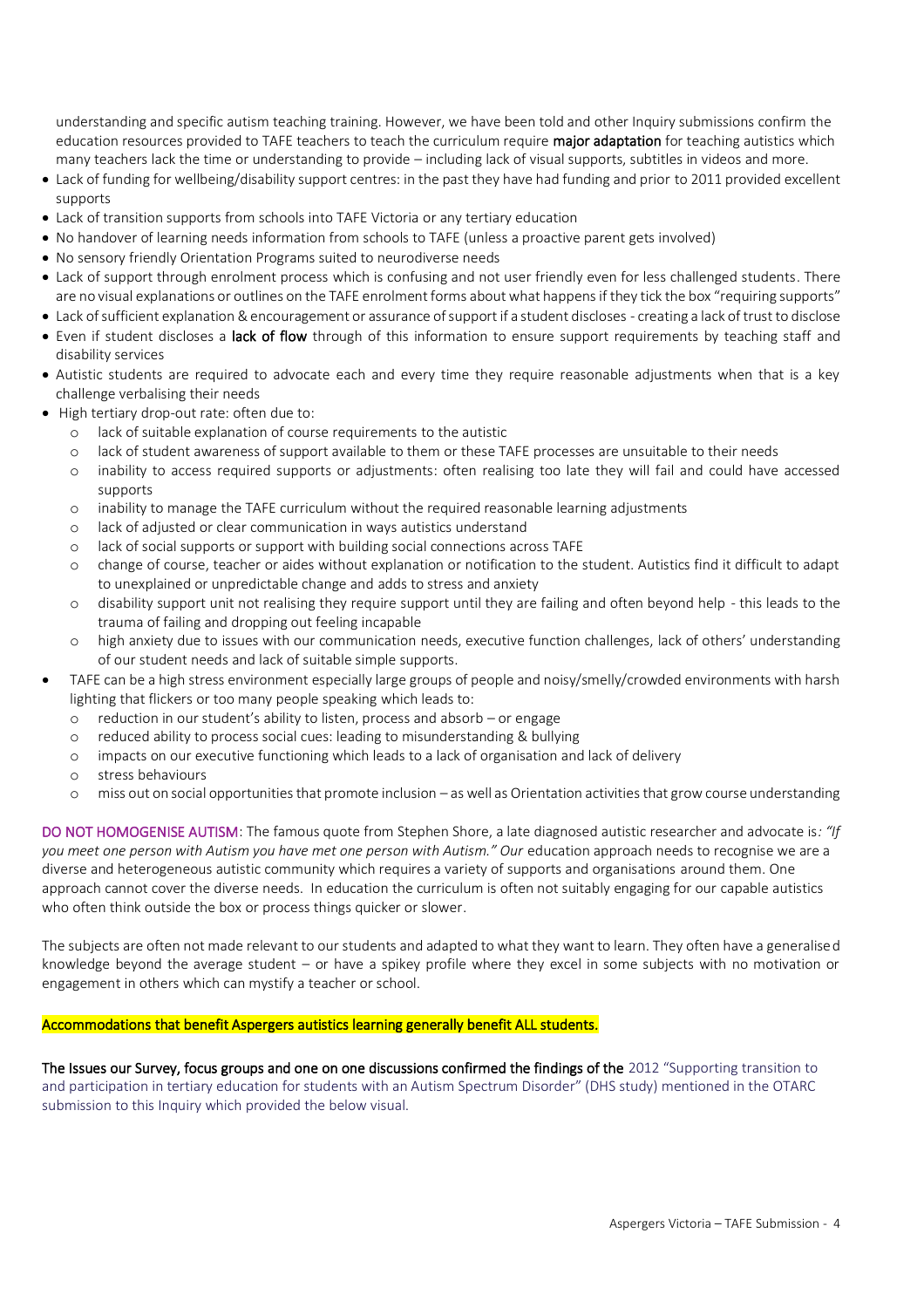Figure 6: Key areas affecting progress in higher education (DHS study)



# OUR 28 RECOMMENDATIONS ON HOW TO IMPROVE TAFE EDUCATION IN VICTORIA

#### RECOMMENDATION 1: SPECIFIC FUNDING FOR AUTISTIC SUPPORTS IN TAFE WELLBEING/DISABILITY LEARNING CENTRES

In Victoria our Aspergers students often miss out on funding supports for the issues that impact their ability to learn. They are unable to use any NDIS funding for in-TAFE supports. Our Aspergers autistic students must have access to funded supports. Without this, the expense of the mental health supports, and resulting unemployment after school make this earlier change in approach worthwhile in longer term economic costs. The evidence (Lancet 2016) is that for every \$1 spent on wellbeing there is 5 times return for our society, our economy and the individual who feels included and empowered. This requires the 'disability" centres to have funding to be able to provide suitable support to the growing number of TAFE autistic students.

Without reasonable accommodations and supports a large cohort of our student are traumatised by their TAFE experience, failing to reach their potential and the statistics show they start a pathway of mental health challenges. and end up in the mental health system with too many cases of suicide. Often the supports required are adjustments and do not require large expense, more an adaptation of approach.

#### If you adopt a more inclusive culture, curriculum and improve teacher understanding then the accommodations and support time required likely would reduce for many students – not just our Autistics.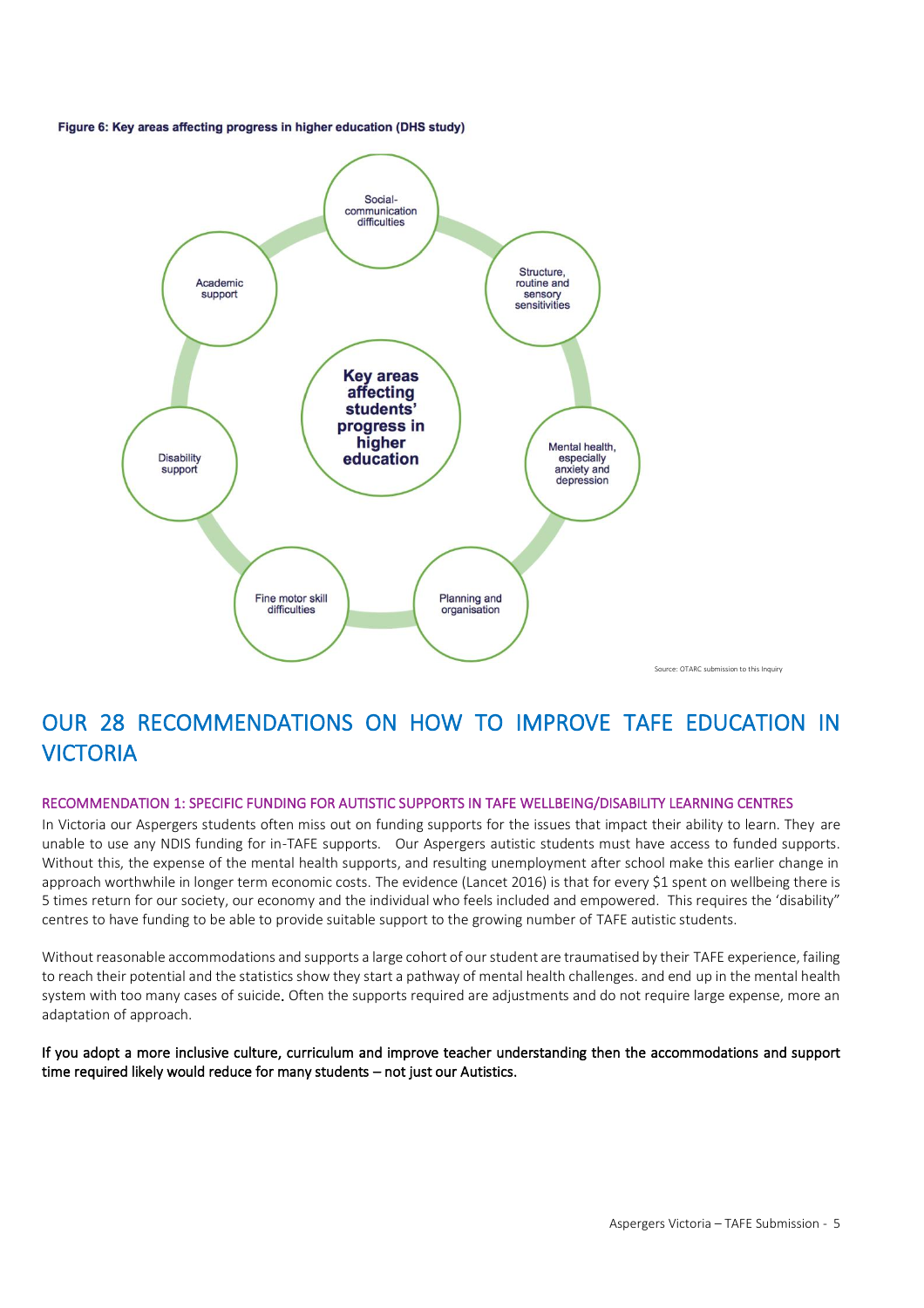#### RECOMMENDATION 2: FUNDING & RESOURCING FOR TAFE SYSTEM TO MANAGE STUDENT NUMBERS

Recently the government has provided free TAFE leading to a large increase in student numbers, without an associated increase in required funding. With mainstream education failing many of our autistics from year 9 more are turning to TAFE to provide them with skills to find employment. The emphasis on TAFE providing employment training also means that the Disability Employment Services (DES) also encourage unemployed youth to study in TAFE when they often lack skills to complete their course. The TAFE disability support services are expected to liaise with the DES within current funding levels and support the needs of this cohort without funding support. The support staff as well as teachers are stretched to their limits with many facing burn out as they try their best.

#### RECOMMENDATION 3: INFORMAL NEURODIVERSE PEER MEETING/CLUBS AT EACH CAMPUS with a PEER MENTOR SYSTEM FOR NEURODIVERSE STUDENTS

Peer-to-peer support requires less financial investment, while also building a strong culture of support and belongingness, especially among historically underrepresented students including our neurodiverse autistics. For over 29 years AV has been successfully running peer groups including for Teens, Young adults, Adults, Parent and Carers and Partners. Our Peer Groups provide a wealth of learning and crafting the best peer group approaches to empower our neurodiverse community with trained peer support. We see how our approach to peer support empowers our neurodiverse autistics as well as improving their lives and learning – while growing their social capacity and supports. Peer groups also build the leadership skills and confidence of our peer leaders who we train and support. We have run peer group at Victorian TAFES previously which worked well.

Peer groups are an evidence-based way of providing support in tertiary education and are commonly used in tertiary education institutions across Britain and the USA and some tertiary organisations in Australia. Our Aspergers Victoria peer groups have been copied by other local organisations as they see the impact our empowering approach has for our autistics over many years. Peer groups can :

- build student engagement in the tertiary organisation as well as their education
- grow motivation to go to campus or catch up with fellow students
- provide a way to manage mental health challenges so prevalent with all students: they are viewed in research as providing an evidence-based preventative mental health service
- provides them with peer feedback on approaches to try if they are having challenges peers can provide suggested options to assist
- provides validation for their challenges
- support students to use self-advocacy to ask for the educational supports required from their teachers/TAFE.

This method of building tertiary inclusion is evidence-based:

- This Australian study b[y Crisp Rickwood &](https://journals.sagepub.com/doi/abs/10.1177/0004944120910498) Martin published in the Australian Journal of Education in March 2020 found that "While challenges exist in establishing initiatives, peer support and mentoring programs can offer valuable benefits by increasing wellbeing and fostering skill development for both participants and student facilitators."
- This USA [study](https://www.peersupportsolutions.com/pssblog/peer-support-and-college-students) found that getting tertiary students to 'engage with peer-run organizations that focus on mental health awareness can reduce campus-wide mental health stigma and help people receive necessary mental health support.'
- Further additional [Research](https://www.researchgate.net/publication/297700199_University_campus_peer_support_centres_Benefits_for_student_emotional_and_mental_well-being) also confirms:

*'Within undergraduate student populations, there has been a rise in the incidence of mental health issues such as depression and anxiety. These problems have been shown to negatively impact emotional wellbeing and academic success.1 Many elements of the undergraduate experience, including stressful transitions from high school to first year, contribute to mental health problems amongst this student body. Peer support is a relatively recent resource for universities to address growing mental health concerns on campus. Peer support, which involves trained students who voluntarily provide emotional support to peers, offers a unique function to student mental health. It can be useful throughout a student's undergraduate career and is also beneficial to those who provide the support. While it may not replace professional mental health services, it may be a significant addition to the existing student wellness support systems on university campuses today.'*

This neurodiverse peer support system could be for any neurodiverse student who is interested in meeting peers. It should be kept informal, run by students, encouraging and empowering- and not as a therapy group. The image of this group will be important to attract neurodiverse students and provide the right supports for their inclusion at TAFE. The peer group leader training is a critical aspect as well as clear and empowering guidelines agreed by the group through facilitation. It is not run by adults but by the peers themselves to grow their own skills and ensure it meets peer needs.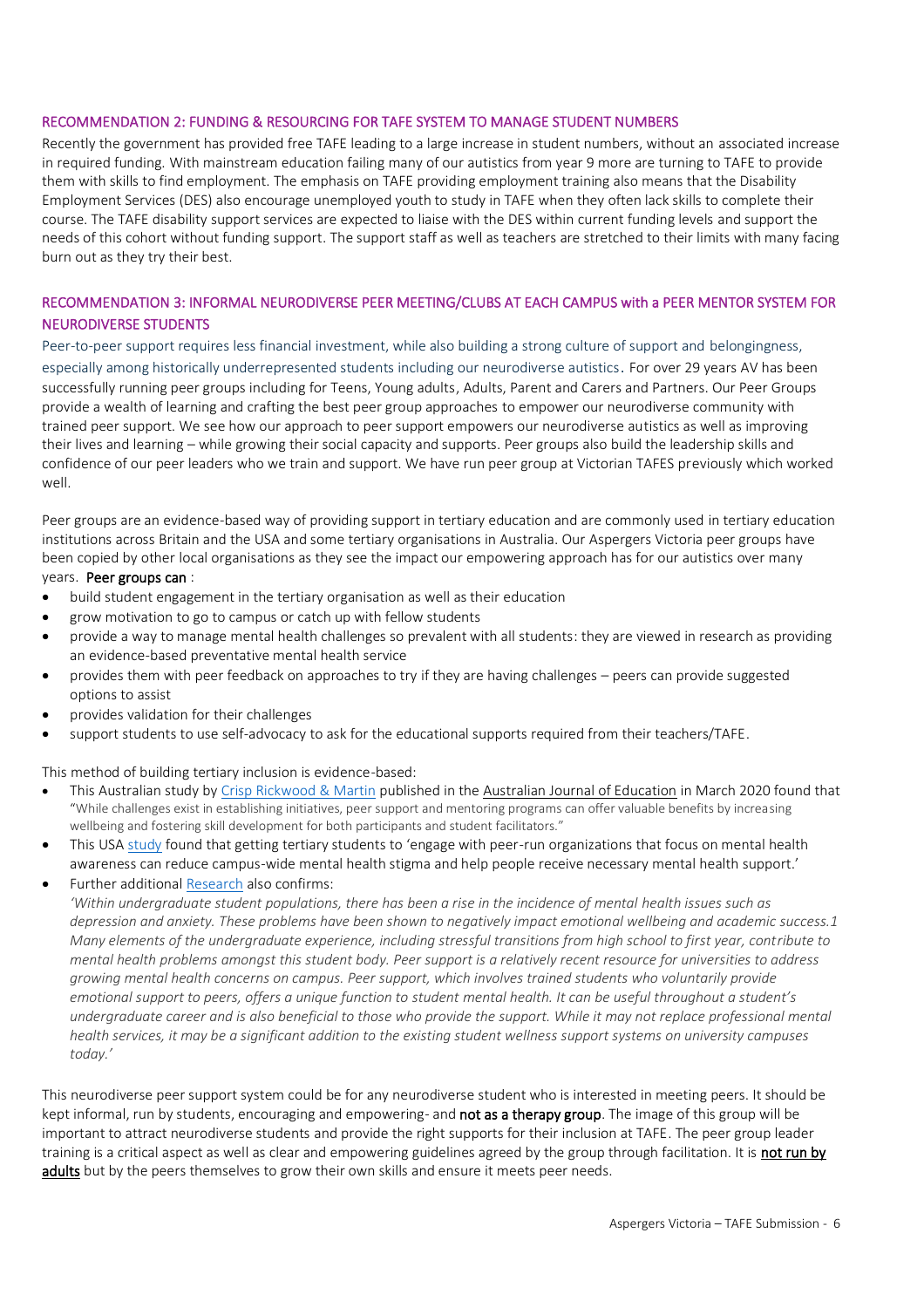Funding for this can be minimal if it follows our model of support and we can provide our AV peer mentor training which has been very successful growing our peer leaders' skills for employment. AV is happy to provide advice and support to establish a peer network with our experience in creating such peer networks. This could be specific to TAFE campuses or as a separate group we provide specifically for tertiary students.

#### RECOMMENDATION 4: EASIER REGISTRATION SYSTEM, DISCLOSURE & PROCESSES TO ACCESS ONGOING SUPPORTS

Currently students who may require learning support are expected to complete and extensive TAFE registration form that is beyond many of their capabilities. These forms are very confusing. We were advised by TAFE teachers and some students that many do not complete these prior to starting their course. Many fail to understand the registration forms including the disability declaration section. As a result, many miss out on supports.

Even if the students manage to complete this form and declare their disability, the TAFE system does not notify the Disability Support Centre or their teachers or course supervisors of their learning support needs. This means for many that for every assignment or learning task they must re-apply for their learning needs again – often beyond their capacity.

The registration system for those requiring learning supports needs to be streamlined:

- Simplify registration OR provide **dedicated support** to complete the registration forms with clear communication about this available support
- Clear autistic-friendly visual information about how disclosure about diagnosis or learning need information will be used in the TAFE and how disclosure can support the student
- One notification to all relevant TAFE staff via their registration so the disability services and their teachers are notified of their support needs in a clear way so they know how to provide the required supports
- From there they do not need to re-apply during their tenure for their learning support needs, unless this changes in some way
- CLEAR STEP BY STEP VISUAL communication with outlines on how to access support
- Invest in improving simple access to communication in TAFE portals/apps (often too confusing to navigate or find information)
- You need our autistics input to improve the design of this registration system with TAFEs so they meet autistic needs

Improving these communications and processes will support ALL student.

#### RECOMMENDATION 5: QUIET ORIENTATION DAY FOR SENSORY SENSITIVE STUDENTS AND/ OR ALLOCATED TRANSITION COACH/MENTOR

Many of our students avoid the noise and pressure of orientation so miss out on key information. This could be solved by TAFEs providing an alternative orientation program to suit the autistic students.

#### RECOMMENDATION 6: REVISE SYSTEM SO STUDENTS (& THEIR FAMILIES) FEEL SAFE TO REQUEST SUPPORT VIA CONSULTATION WITH AUTISTIC STUDENTS

Currently the TAFE autistic students we met with said they did not feel safe enough to disclose their diagnosis or support needs. Often specific parts of our community are suspicious of what requesting support or disclosing a diagnosis – or even getting a diagnosis will imply for them.

The current communications and approaches mean that students do not disclose and this must be reviewed to instead create a feeling of psychological safety and a lack of negative judgement or negative implications. The positive implications need to be communicated clearly in plain language and we recommend this review includes students with lived experience of this support to assist improving the TAFE approaches.

With this teachers also need an earlier system to highlight students having difficulty earlier in the TAFE year – so disability services can reach out to them before they are already failing.

#### RECOMMENDATION 7: PROVIDE TRANSPARENT IEP TRANSITION SUPPORT FROM SECONDARY SCHOOL TO TAFE/TERTIARY **SECTOR**

Again, this is mentioned in other submissions including the ATEND submission mentioned above. This should also include more transparency in information shared between education levels of the relevant autistic students.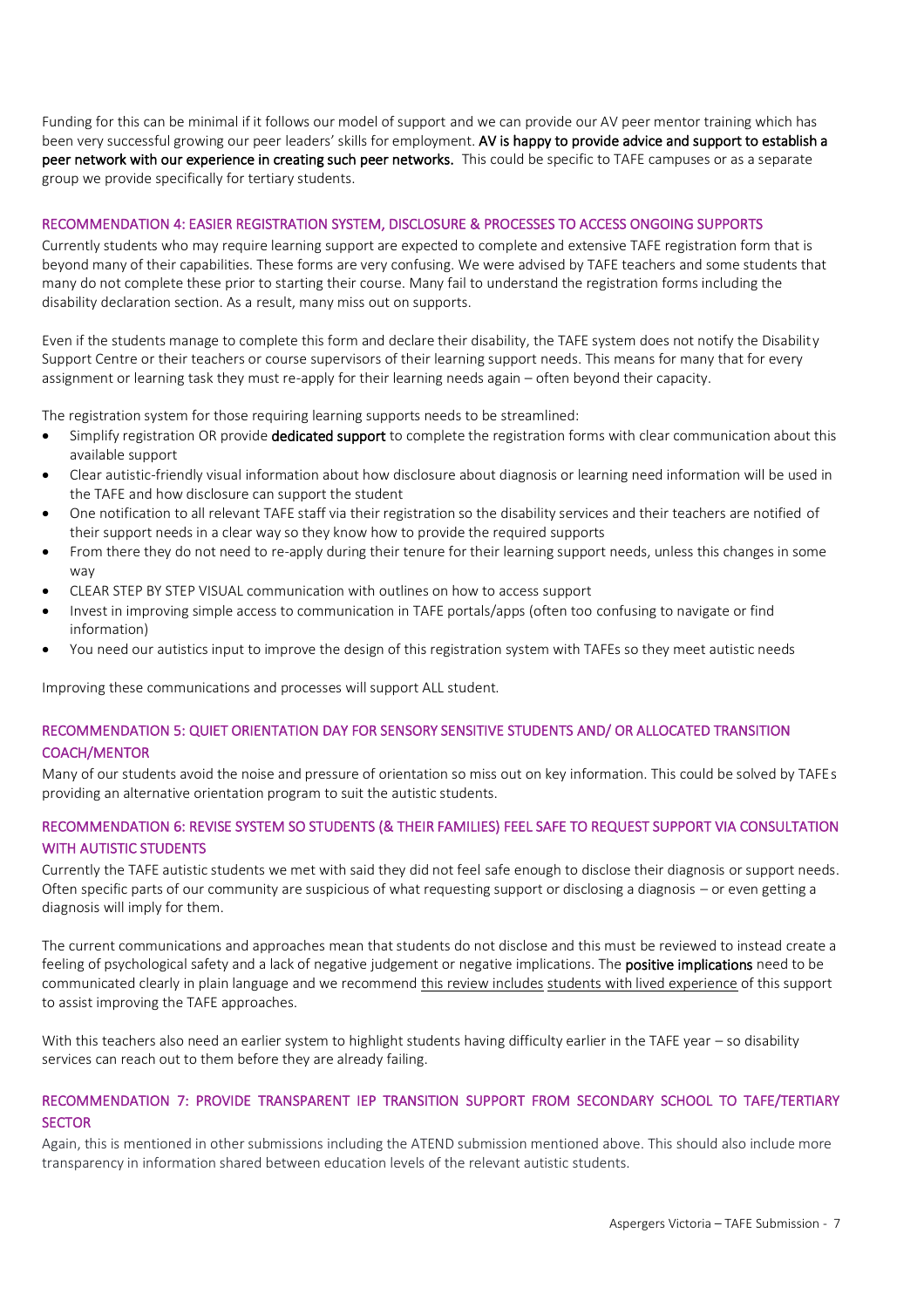This could include:

- Handover of IEP from secondary school to TAFE disability/wellbeing team
- Ongoing IEP management at TAFE to provide consistent supports
- IEP to include circle of support for student: parents, teachers, allied health
- Schools to provide student reports across to the TAFE about the student learning support needs to reduce the need for the student to provide this detail, and ensure a consistency of knowledge/support
- Clear plan in how support wellbeing and mental health during the stress of transition

#### RECOMMENDATION 8: PROVIDE UNIQUE STUDENT IDENTIFIERS TO COVER ALL EDUCATION STAGES

The introduction of a Unique Student Identifier across all levels of education would enable seamless transition and enable the education system to track the outcomes for autistic students. This will help the development of more consistent and targeted response across all the stages of the education sector. Several other submissions have suggested this for the Inquiry into Disability Standards in Education.

#### RECOMMENDATION 9: MANDATORY PUBLICATION & EASY TO UNDERSTAND REPORT OF EACH TAFE'S SUPPORTS FOR AUTISTIC **STUDENTS**

From year 8 or 9 TAFES should have lines of communication with the schools for students and their families about TAFE options including clear outlines of the disability supports available at each TAFE location to suit their needs. This should also be available and easily accessible for any student considering joining a TAFE. This information should also include transition approaches that are available in each TAFE, contact people, accommodations each course provides for and more.

This must build trust and use plain language – using the advice and support of existing TAFE students to improve such communications.

#### RECOMMENDATION 10: INTRODUCE TAFE PARENT TRANSITION WORKSHOPS & COMMUNICATION

The mental health strain on some students can be significant and with that the added load and understanding of their parents and carers managing learning at home. According to the disability support liaisons many students are more successful if their parent is included in their communication loops. Also, if a student is struggling it is helpful for their parent to know this early so they can assess how to provide further supports for their student. Currently the strict privacy requirements mean that the students lack this support option- or may not realise the benefits it can provide them. A key support would include specific communications to parents of students still at secondary school or enrolled straight from school about their student's options for support. A TAFE disability/Wellbeing co-ordinator could be tasked with this.

#### RECOMMENDATION 11: IMPLEMENT THE 10 RECOMMENDATIONS FROM THE VICTORIAN TRANSITION STUDY FINAL REPORT (DHHS) FOR SUPPORTING AUTISTIC STUDENTS IN TERTIARY EDUCATION

#### RECOMMENDATION 12: REQUIRE TAFE TEACHER UNDERSTANDING SPECIFICALLY IN AUTISTIC TEACHING METHODS

Currently the TAFE autistic training requirements are less than a secondary school teacher. Following the Inquiry into Autism Services (Vic) the State government already accepted the need for more specific teacher understanding to be able to educate autistic students. Currently teachers only need basic unit in 'special learning needs' and universal design which provide minimal understanding.

Teachers in the tertiary system should be expected to understand autistic learning needs especially given they are up to 35% of their student cohort. Teachers MUST be trained and tested to ensure they understand, and know how to provide adjustments and flexibility in their teaching to different and hidden learning styles, and understand how to offer suitable accommodations to students. Including other teachers with lived experience of autism will support this target.

#### All teacher training MUST create understanding of autistic and non-verbal learning disability students:

- Upgrade all teacher training immediately to include required autistic teaching methods & how to provide accommodations
- Teachers then need regular training updates as evidence-based learning techniques come available
- The teachers must be assessed in their level of understanding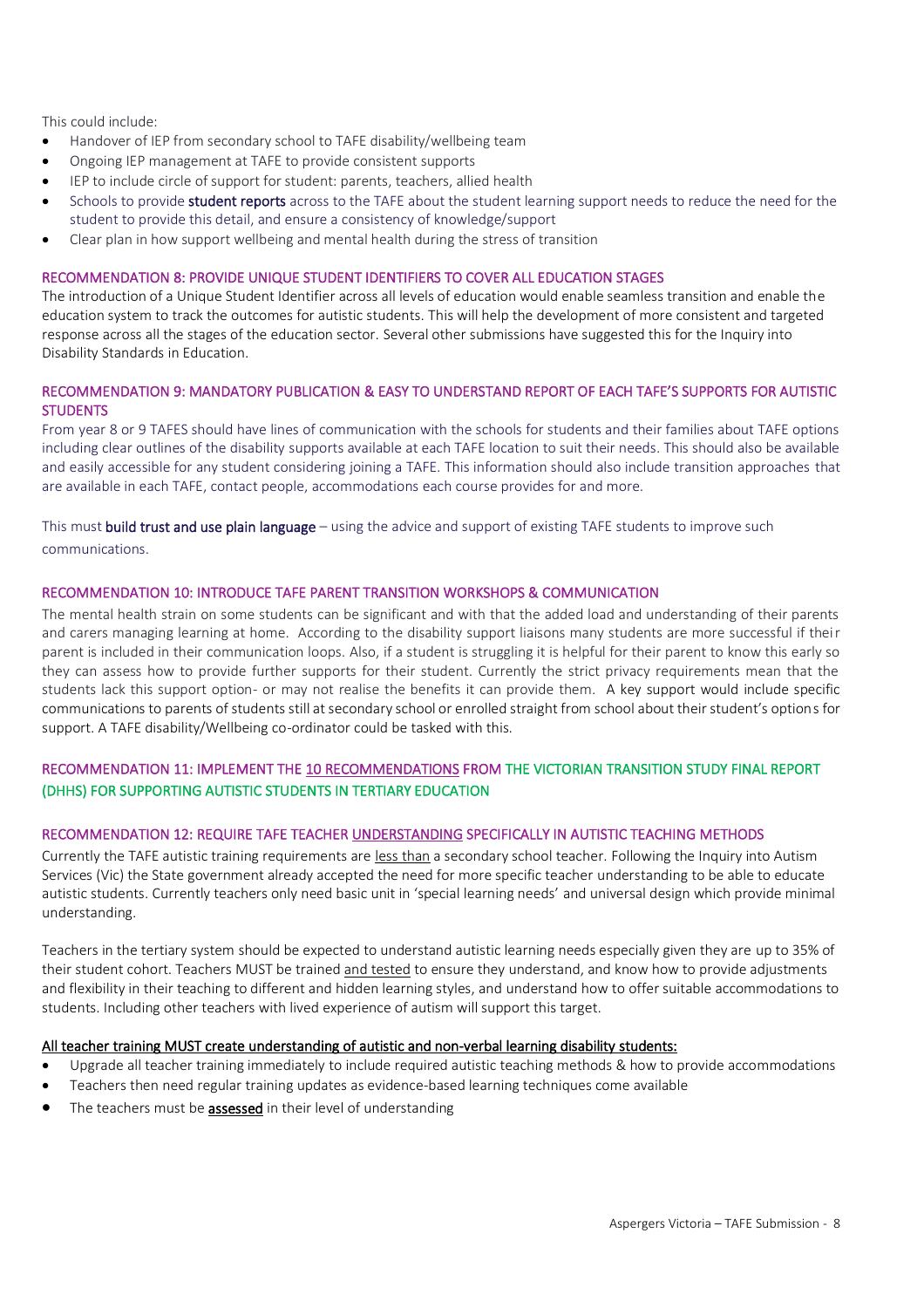#### RECOMMENDATION 13: ANNUAL AUTISTIC STUDENT FEEDBACK ON TAFE TEACHERS PERFORMANCE & THEIR SUPPORTS

As any company requires, the client or here the autistic TAFE student should be able to provide feedback on the supports they have been provided by their teacher and the TAFE. This must be part of the TAFE performance assessment.

#### RECOMMENDATION 14: IMPROVE TAFE COURSES (iNCLUDING VCAL) SO THEY MEET THE NEEDS OF AUTISTIC LEARNERS

Going forward we need improved implementation of universal design in education as suggested by several organisations such as ATEND in their submission to the 2020 review of the Disability Standards for Education 2005. This outlines the following: *'ATEND members spend most of our time organising and retrofitting accessibility to existing content and curriculum that has not been prepared in an accessible manner consistent with the principles of Universal Design for Learning (UDL). For example, videos that are used in teaching that do not have captions or transcripts available, and where copyright requirements prevent these from being easily obtained, and published material that is not in an accessible format for students who use screen readers or require audio format.*

*ATEND therefore recommends that additional attention is paid within the Standards to reinforce the need for Universal Design for Learning principles to be applied to the selection and development of content prior to it becoming available to students. The Standards could require tertiary educational institutions and third-party providers to ensure that staff involved in learning design must develop content that is accessible and for this to be confirmed prior to deployment. This could be achieved by:*

- *a. Producing a compulsory training module for all learning designers, academic and teaching staff, completion of which is an embedded requirement either in the Standards or in registration with TEQSA or ASQA.*
- *b. Producing a clear and easy to follow set of principles on the preparation of accessible learning material, for learning designers.*
- *c. Including procurement and sourcing of learning content within the scope of the Standards and thus extend the Standards to cover the production of learning content for tertiary providers by third parties.'*

#### RECOMMENDATION 15: SUPPORTED WORK EXPERIENCE- AV's WORK EXPERIENCE PROGRAM

Currently many neurodiverse students including TAFE students miss out on the required supports to complete work experience including requirements for their TAFE courses. This means they drop out and fail their TAFE course. According to the research by the Foundation of Young Australians our students all need improved access to Work Experience opportunities as well as education approaches that get them ready for the world of work. This requires autistic crafted supports for our autistics to develop suitable enterprise and work ready skills. Our new Program delivers such support through our co-designed work experience program.

We developed this program codesigned with Asperger autistics, following community feedback that our neurodiverse autistics miss out on work experience as their school/TAFE could not provide them the right experience supports to meet their needs - or they did work experience which went wrong and they were almost traumatised by the lack of appropriate supports. Instead such experiences created trauma and TAFE system drop-outs with mental health challenges.

Our customised work experience program provides autistic student work readiness workshops with qualified lived experience job coaches to deliver empowering supported work experience opportunities. A critical part of our empowering approach allowing this program to be student-led to grow their confidence, self-understanding, career readiness and work-relevant skills. Our program means autistic students no longer will miss out on opportunities, and can succeed in their early employment requirements.

Our AV Work Experience Program is funded by the NDIS for Teens and is already proving to improve outcomes for our Teen students.

#### RECOMMENDATION 16: FUNDED LEARNING MENTOR/COACH ASSIGNED FOR THEIR WHOLE TAFE COURSE

Whether a student with additional learning needs has funding or not they should have access to learning supports to meet their needs. The students told us that direct and early communication with them by their teacher or mentor or an allocated wellbeing co-ordinator at TAFE would help them manage much better. This could include:

1. One to One Support Learning Mentor available across their enrolment in a course: Many have suggested some form of one to one communication to support our Aspergers autistic student, especially in secondary levels. This may not be an aid but someone at TAFE who is appointed to support them with their executive function issues such as planning  $$ such as a wellbeing coach (mentioned below)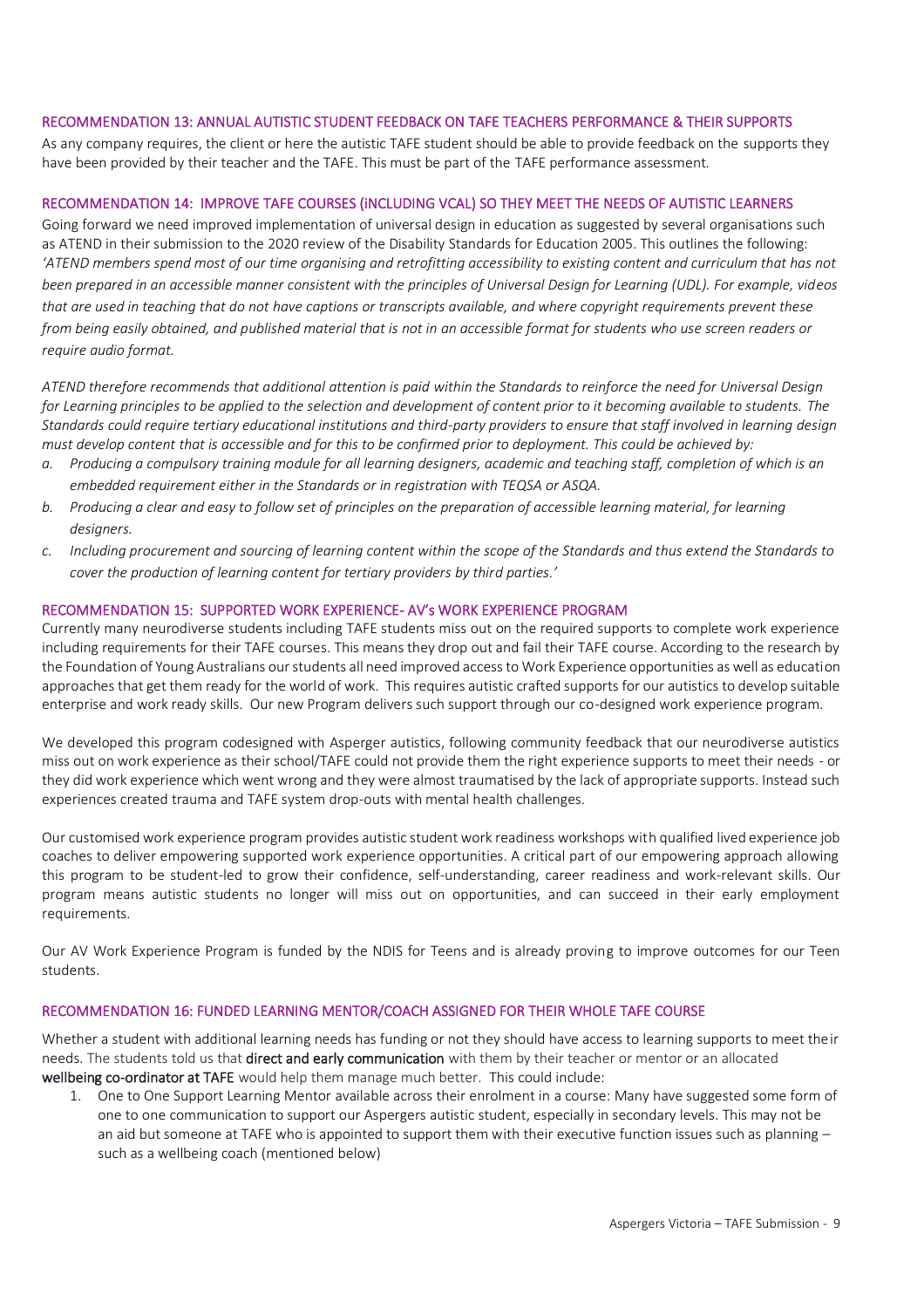- 2. That person could also be in touch with them directly during any remote learning and keep the planning process and keep their learning momentum going
- 3. Communication about changes to their subject needs and assessments
- 4. That mentor will help them plan for the changes for impacts such as COVID brings to their subjects
- 5. Many of our students would have preferred direct access to their subject teachers earlier to know what was planned and what is expected of them.

#### RECOMMENDATION 17: PROVIDE SAME SUPPORT FOR SECONDARY VCAL STUDENTS IN TAFE AS TERTIARY TAFE STUDENTS

We received several stories of our autistic students needing the right support and guidance from educators who understood their needs at the VCAL level at TAFE. However this was lacking. They received better support at Holmesglen Tafe once they were Tafe student, post-VCAL.

VCAL supports need to be aligned with those available for tertiary TAFE students.

#### RECOMMENDATION 18: BUILD AN INCLUSIVE TAFE EDUCATION SYSTEM THAT REALISES INDIVIDUAL NEEDS, SUPPORTS DIFFERENT LEARNING STYLES

Going forward we need to accept that we need different learning approaches and accommodations for individual learning needs in our education system – whether a student has PSD funding or not. *This would assist not only Aspergers students but all students in the schools.* For some this will be providing some distance learning options and for others it may be a structured school approach or a combination of the two. All Aspergers autistics, need additional supports with or without funding, and should have IEPs – and access to peer groups plus other supports. This will help to drive inclusion by embedding acceptance and accommodation of differences into the TAFE curriculum and performance reporting.

Student Programs that build inclusive learning include:

- TAFEs need to be providing ASD1 students, and their parents, with more consistent and clear information about what adjustments and supports they can provide – and even better, encourage student requests for their ideas of their own individual potential accommodations
- Supportive peer groups to grow engagement and supports
	- Accommodate different learning styles: we know stories of support such as:
	- o recording lessons so tertiary students can listen later and make notes after, giving them scope to engage in class discussion
	- o sensory design on campus: Calming rooms available in various locations
	- o student Calming plans: getting a drink, taking deep breaths,
	- o working with noise cancelling headphones a norm at TAFE
	- o specific study planning sessions to support executive function needs
	- o the DET could keep a list of some of the innovative accommodation options students have suggested or requested and that have supported learning. (Encourage schools to share this state-wide)
	- o supported work experience
	- o the aim should be inclusion for all in the TAFE of that student's choice.

#### RECOMMENDATION 19: CREATE & IMPLEMENT POLICIES AND ENVIRONMENTS THAT SUPPORT SENSORY SENSITIVE STUDENTS

Careful approaches to design and sensory environment will help all students be calm and learn – not just autistics. This includes:

- 1. the provision of sensory friendly and easily accessible learning environments for autistic students enrolled with Victorian TAFE providers. Consider:
	- a. replacing existing or new lighting standards so this meets sensory environment needs for autistic people accessing supports
	- b. when renovating provide noise design improvements including noise cancelling panels, ceiling heights and sensory design techniques
	- c. design seating and desks so they provide surfaces that are sensory friendly
	- d. design outdoor areas with secluded options and seating
- 2. Provide dedicated 'quiet spaces' or across all Victorian TAFE campuses with controlled sensory features including light, smell and noise controls available each day to autistic students. The students need to be provided with clear maps either via noticeboards and apps regarding the location of these. It needs to be clear these are dedicated spaces
- 3. Even better would be for such quiet spaces to have a qualified support person who oversees the space to ensure it meets the sensory needs of students and assist should a student be in meltdown or need support.

#### RECOMMENDATION 20: FUNDED LEARNING AID ACROSS CLASSES MORE AVAILABLE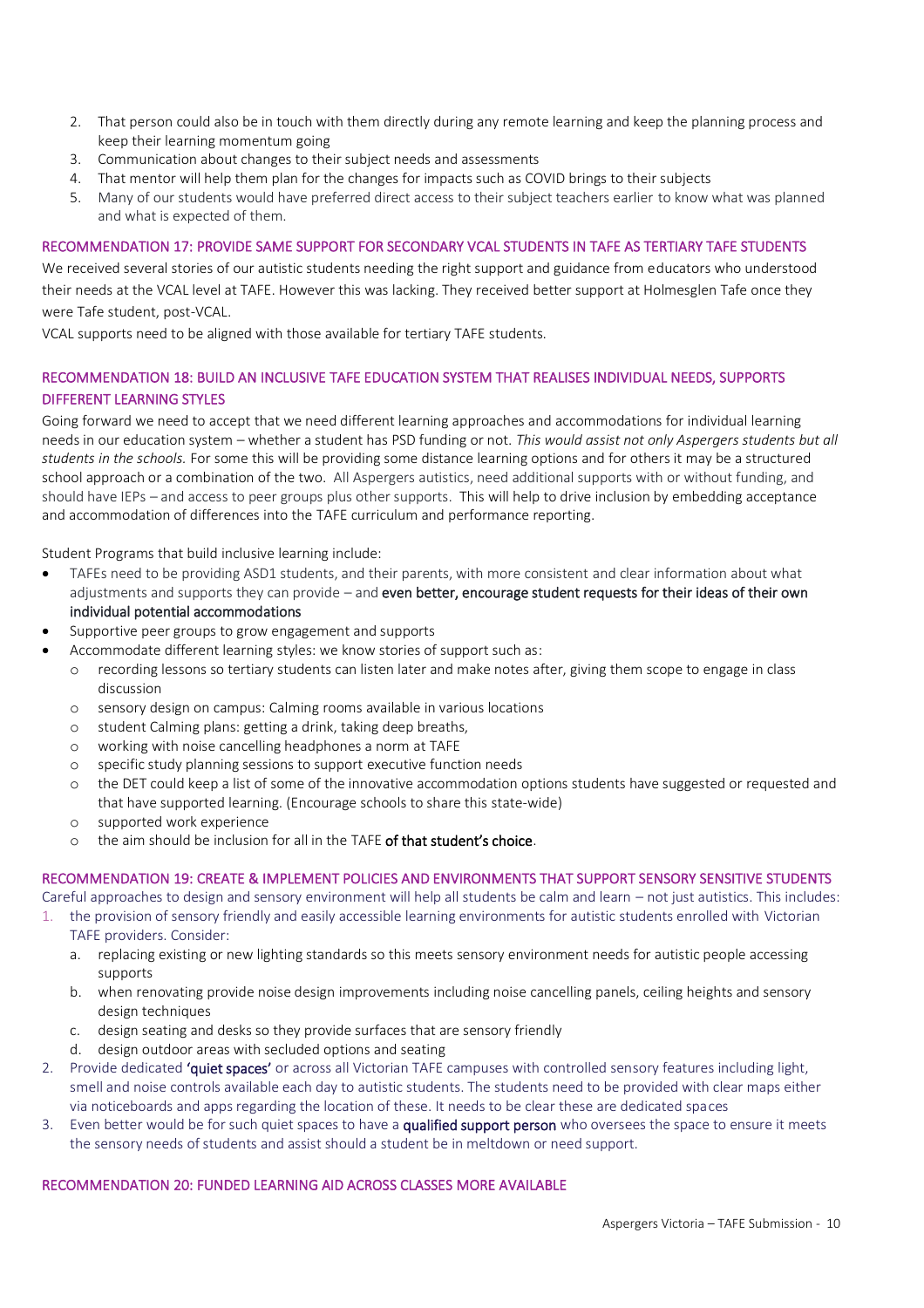Dedicated trained learning aide for a student who can float across several classrooms helping anyone who needs it (many of our students hate a specific aid who focuses on them only so then seeming incapable. Box Hill TAFE is able to access such funding for aides for its autistics in its apprentice-related courses (DAAS funding) and this assists them greatly. However, these aides are often changing each session which does not suit.

#### RECOMMENDATION 21: MORE FLEXIBLE LEARNING OPTIONS & EXTENSION

This awful experience of COVID-19 has demonstrated how our students are all very different and that a flexible approach to their learning needs can support their learning needs at school. The diversity of learning need supports our conjecture that our students need a variety of schools as well as teaching approaches available to find an approach that suits their specific learning needs so they can flourish and feel empowered. This may be taking less subjects, further adaptation to their assessments and more.

Our students though may find some areas of learning challenging, yet can be exceptional in others – however due to their challenges they are often missed and pigeon holed by Teachers. This means they often miss the opportunity for extension and discovering true capabilities. This leads to disengagement– and often dropping out of the system feeling misunderstood. Some call this spikey profile Twice Exceptional Learners. Though classed as disabled in some areas does not mean they cannot be super capable in other areas.

Many of our students feel disempowered in the current education system, trying to fit in and learn in an environment that is often not suited to their sensory needs and best learning style. This flexibility needs to be a longer-term goal in the current outof-date knowledge system that needs to deliver students successfully into employment.

#### RECOMMENDATION 22: CLARIFY WHAT IS REASONABLE ADJUSTMENT & CHANGE TERM TO EQUITABLE ADJUSTMENT

THE TAFE system, as with Disability Standards in Education, refers to 'Reasonable' when referring to adjustments and costs for those needing supports. The word 'reasonable' generally is difficult to understand and interpret fairly, especially for teachers who don't understand support requirements.

We recommend replacement of the concept of 'reasonable adjustment' with the more positive concept of 'equitable adjustment'. The term 'equitable adjustment' is more relevant to the modern world, and the policies that govern educational institutions and equal opportunity. The term 'equitable adjustment' is more accurate in terms of describing adjustments provided to enable a autistic student to learn and be assessed on an equal basis.

#### RECOMMENDATION 23: FLEXIBILITY IN SUPPORT FOR UNDIAGNOSED LEARNING DIFFERENCES

Many of our students do not get diagnosed until late in school or as adults yet we hear of stories where trained teachers can see they require accommodations and support – and with that often funding is not provided until diagnosis is provided which may be untenable for that student given the cost or their location in a rural area – or cultural views. This is where needs-based support should be available. For many of our capable Autistic students they will mask and try and manage when simple supports can help them. TAFE Victoria need to adopt flexible approaches to evidence of need, with diagnosis being out of reach of some students – who can access professional confirmation of need instead. Peer groups also support this as you do not require a diagnosis to attend – self-diagnosis of need is sufficient.

#### RECOMMENDATION 24: PRIORITISE MENTAL HEALTH & WELLBEING SUPPORTS FOR ALL STUDENTS (MINDFULNESS IS NOT ENOUGH)

Anxiety is one of the key issues for our students and families. During COVID when community anxiety is at a peak and change is a constant this really impacted many who tend to worry with their usual routines and supports falling away and massive fearful change. Anxiety is often within their family as well. Mindfulness has been proven to only support a portion of our autistic students – and can actually make some of their mental health issues worse.

We would recommend:

- Peer groups as an initial support and inclusion base: these provide proven mental health supports as well often seen in our AV Peer Groups across the last 29 years of operation
- TAFEs provide wellbeing co-ordinators in each TAFE specifically with counselling/coaching training and autistic understanding. These wellbeing reps would also be specifically part of TAFE Aspergers student support team - and could oversee the Peer Groups suggested above.
- Allocated trained whole of course coaches to support autistic students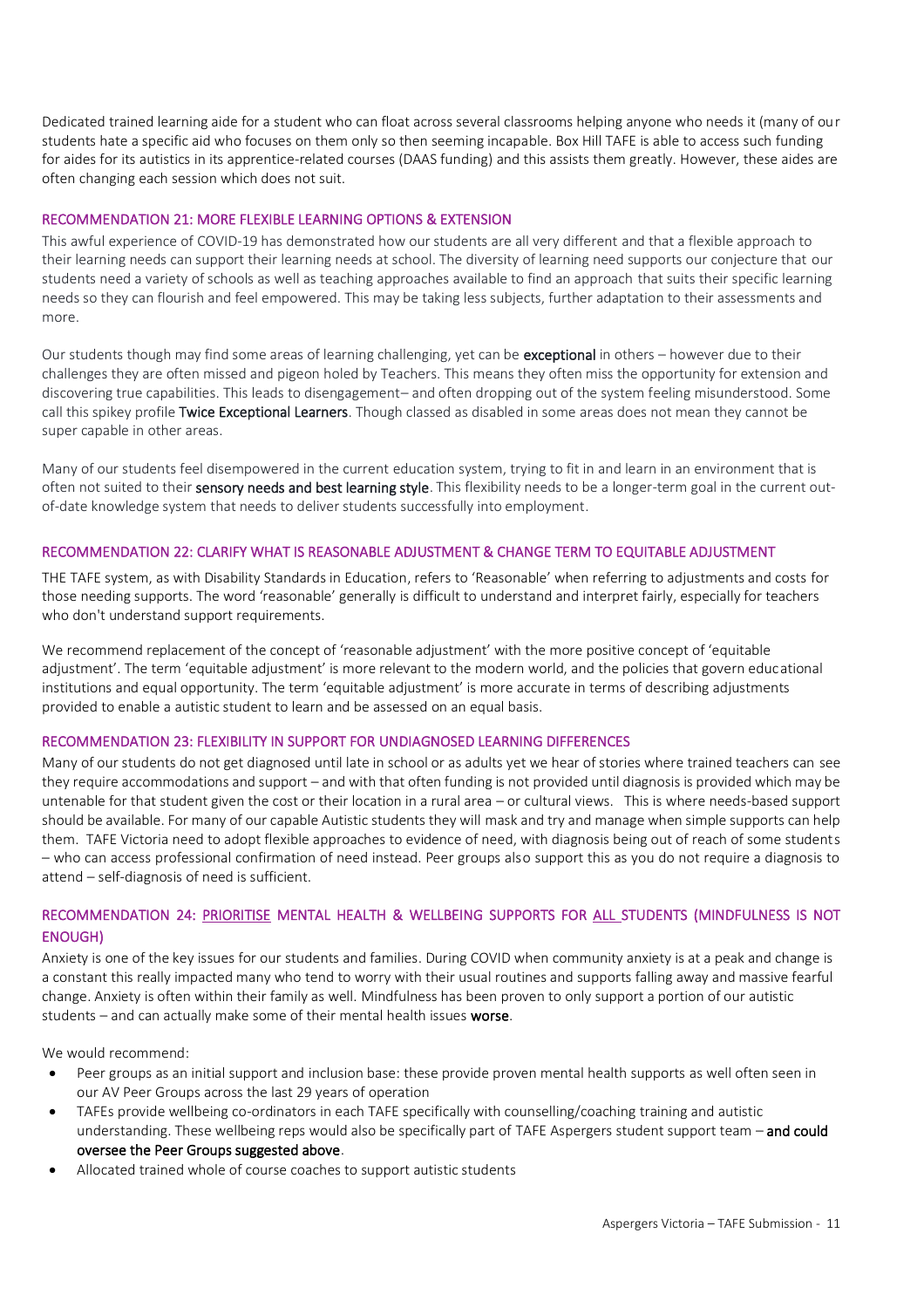Further work is needed on reviewing the stress supports required created by the hidden challenges of our capable Aspergers autistic students. Many of our students try and hide their worries which comes out in behaviours such a refusal to engage and more – which is mis-interpreted or mismanaged by their teacher and schools. COVID times and the switch to Remote and flexible learning has highlighted the fact that there is no one-size-fits-all approach when it comes to supporting autistics at school. It has confirmed the need for a more flexible and individual needs-based approach, where autistics are given the opportunity to learn in the environment and style that works best for them. Mindfulness has not been proven to be a key support for our Aspergers often forcing them to confront their busy internal world, and then feeling incapable. Access to coaching and counselling options is more important. However, some did not wish to use the tele-health providers being someone they did not know or not being able to engage with the technology. Something to be considered.

#### RECOMMENDATION 25: DISCOVER INDIVIDUAL STRENGTHS - FLEXIBLE CURRICULUM & EXTENSION

Many Aspergers have an amazing memory as well as expert focused interests. You can inspire motivation and achievement in ALL students by being flexible in your curriculum approach to encompass their expertise, strengths and interests. However, this is beyond the ability of many teachers trying to complete existing curriculum tasks.

The curriculum must extend twice exceptional, Aspergers and ALL students by encouraging teachers and schools to capitalise on their areas of strength and then support these students with their learning challenges and accommodations. Not categorise them as incapable because they have one aspect of learning challenge.

#### RECOMMENDATION 26: FLEXIBILITY IN SUPPORT FOR UNDIAGNOSED LEARNING DIFFERENCES

Many of our students do not get diagnosed until late in school or as adults yet we hear of stories where trained teachers can see they require accommodations and support – and with that often funding is not provided until diagnosis is provided which may be untenable for that student given the cost or their location in a rural area – or cultural views.

This is where needs-based support should be available. For many of our capable Autistic students they will mask and try and manage when simple supports can help them. TAFE Victoria need to adopt flexible approaches to evidence of need, with diagnosis being out of reach of some students – who can access professional confirmation of need instead.

#### RECOMMENDATION 27: DISCOVER INDIVIDUAL STRENGTHS – POSITIVE PSYCHOLOGY APPROACHES

As shown by the Geelong Grammar Wellbeing studies by Martin Seligman, and the Positive Education Schools trialling this that all students benefit from a Positive Psychology approach to their lives. This approach to wellbeing means that student learn better – as well as learn to work better. We hope government also includes this both in:

- Teacher training
- School curriculums
- Leadership Training and KPIs for Principals

#### RECOMMENDATION 28: DIVERSITY OF TAFES

A diversity of TAFE courses and approaches is essential to cater for broader learning needs rather than the approach of trying to include everyone in the one TAFE model.

#### RECOMMENDATION 29: TACKLE GROWING TAFE DROPOUT ISSUE

COVID has added more of a spotlight on this already growing issue. Aspergers students have high intelligence and yet often fail to reach their academic potential in the current Victorian school and tertiary system. With their capable Aspergers mind, they also have challenges with social and communications with sensory sensitivity which lead to anxiety, isolation and often drop-outs. This is one of the highest growing diagnostic categories in the education system and these intelligent, creative students are ending up with mental health issues and the DSP. Peer groups will build engagement as well as implementing other suitable supports.

A key issue in our community is school anxiety which if not managed can lead to inappropriate behaviours and School Refusal. This leads on to home schooling or total drop-out. The effects of this include mental health issues for the child, parents, families and these can be long-term effects. There is little support available to families going through this.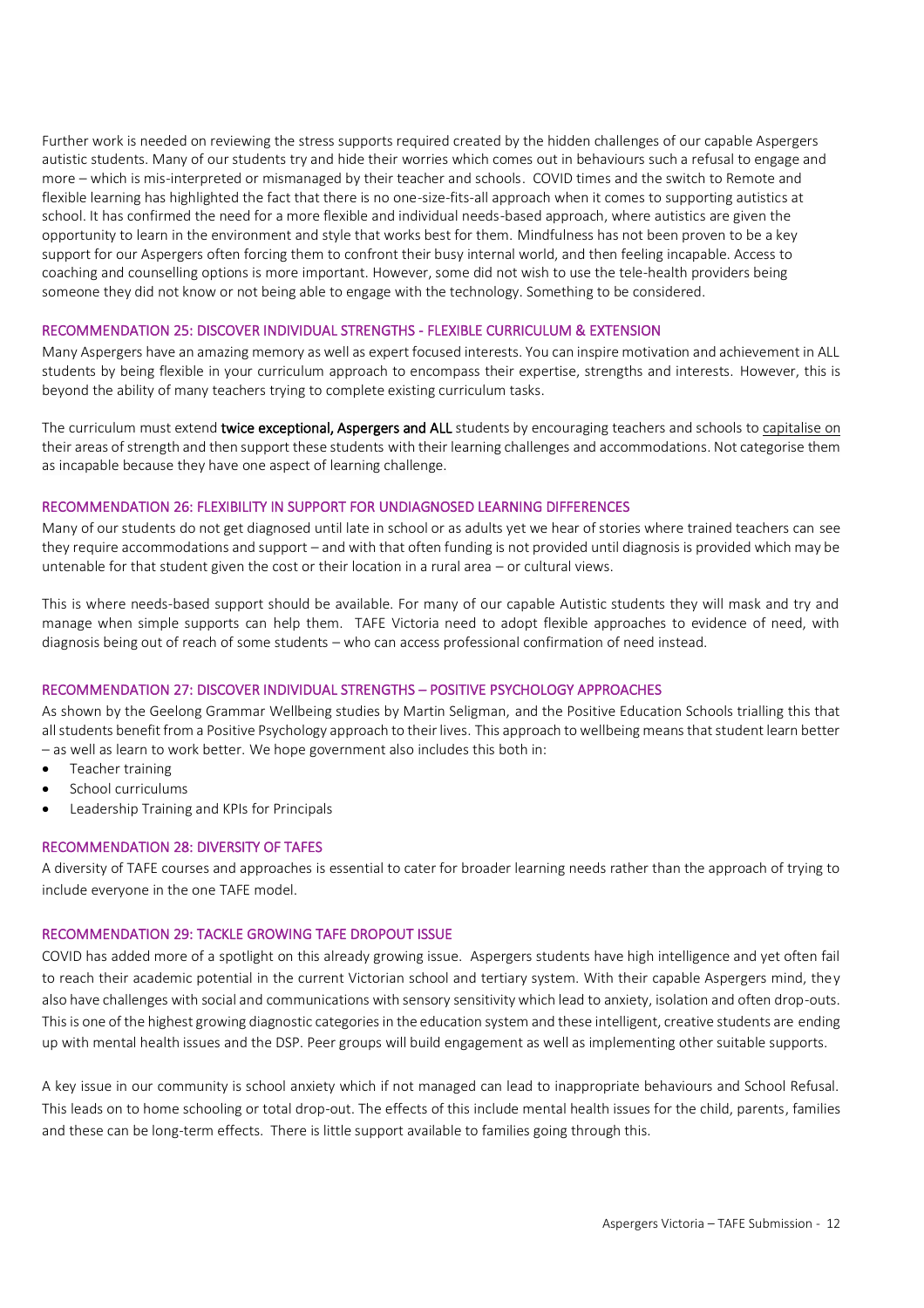## OUR COMMUNITY'S SPECIFIC FEEDBACK

#### **One Member VCAL & TAFE story:**

*After coming across your Facebook post I felt compelled to share my son's experience in the Tafe system. It's truly been a rollercoaster ride for him, and has definitely highlighted the deficits with regards to learning support and understanding the needs of individuals on the spectrum within this particular learning framework.*

*B undertook VCal foundation in hospitality in 2016 at St Bedes college-Year 11. A requirement of the course was that he undertake all the written course components at school and the practical component at Holmesglen Moorabbin. As B had received funding through the Catholic system he did have access to a teachers aide to help him out at school. This did not extend into the Tafe system where he was totally on his own with regards to support. B was required to prepare meals in the kitchen, set up tables and serve customers. He struggled largely with processing too many instructions at once. The buzz and noise in the restaurant environment was also quite distracting for him. Although the instructors knew he was on the spectrum I don't feel they had an understanding of his needs and struggles, as there was minimal attempt to check in on him, call out bullying behaviour from other students, or inform me that he wasn't coping and ask for advice on how to manage him. This is where the system needs to change. I do understand that the instructors wouldn't have had the time to spend with B. Where was the help for them? Needless to say we got to the end of the year and I was informed that he was close to failing the practical component. I was not happy!! It was only then that there was an effort to get him over the line so he could receive his VCAL year 11 certificate. But the really disappointing part of all of this was that the year 11 coordinator didn't feel he would cope with year 12 VCAL in hospitality. This was simply due to the fact that there was absolutely no support available to him at Tafe. So we were basically told to find somewhere else for him to study in 2017. B was extremely disappointed as he did enjoy the cooking, barista and front of house work. He simply needed the right support and guidance from educators who understood his needs, which would have done wonders for his confidence, and enabled him to continue with the course the following year.*

*In 2017 B undertook a Certificate one in Transitional Education at Chadstone Holmesglen. As this course was aimed towards young people with special needs Ben was well supported. The teachers were highly qualified, and focused on each young persons individual needs and personal development. It gave B a chance to mature and prepare for the following year where he undertook VCAL advanced (Yr 12) in Community Services. As this was a mainstram course again there was nothing in place with regards to extra support for any student with special needs. My husband and I took it upon ourselves to meet with the VCAL coordinator and counsellor at the very beginning, to work with them to formulate a plan for B, explain his difficulties and needs, and encourage them to regularly keep us in the loop with regards to B's progress and advise us on any assessments due. I must admit the teaching staff were exceptional and worked with us to help Ben get through which he did very successfully. Again though where was the support for them and Ben?*

*This year 2020 B is undertaking a certificate 1 in Work education through Chadstone Holmesglen. This course is aimed towards young people with special needs. If not for the pandemic Ben would have had the opportunity to undertake a work experience program at the Royal Melbourne Hosptal for 3 semesters. Unfortunately he has had to undertake the course via remote learning and some face to face class attendance. Fingers crossed he can partake in a condensed work experience program in 2021.*

*According to the Holmesglen website there are support services available for students with disabilities. There was no offer of this when B studied VCAL in 2016 and 2018. I can only assume the support is only available for tertiary study and not VCAL courses, which to me indicates a flaw in the system. Without the support in those VCAL years I feel many autistic students will be deterred from undertaking further studies via the Tafe route.* 

*What a loss for employers to miss out on the unique skills and passions of our autistic community because they didn't feel supported enough to pursue further education in the current Tafe system.*

### COVID SPECIFIC FEEDBACK

Our remote and flexible learning experience during COVID highlighted how we need different types of schools and teaching approaches as we have such a variety of individual and educational needs. During COVID some of our students have flourished in their online-remote learning without the anxiety provoking social environment of 'school'. However, others have totally dropped their bundle and refuse to learn online or accept any change. We will cover anxiety specifically below. We have gathered direct feedback using social media channels.

Some of our students thrived because:

- reduced anxiety in dealing with social issues within the classroom
- freedom to address sensory needs and movement breaks as require
- less noise, less sensory overwhelm resulting in more learning time
- less pressure around daily executive functioning tasks, such as getting dressed, getting to school on time.